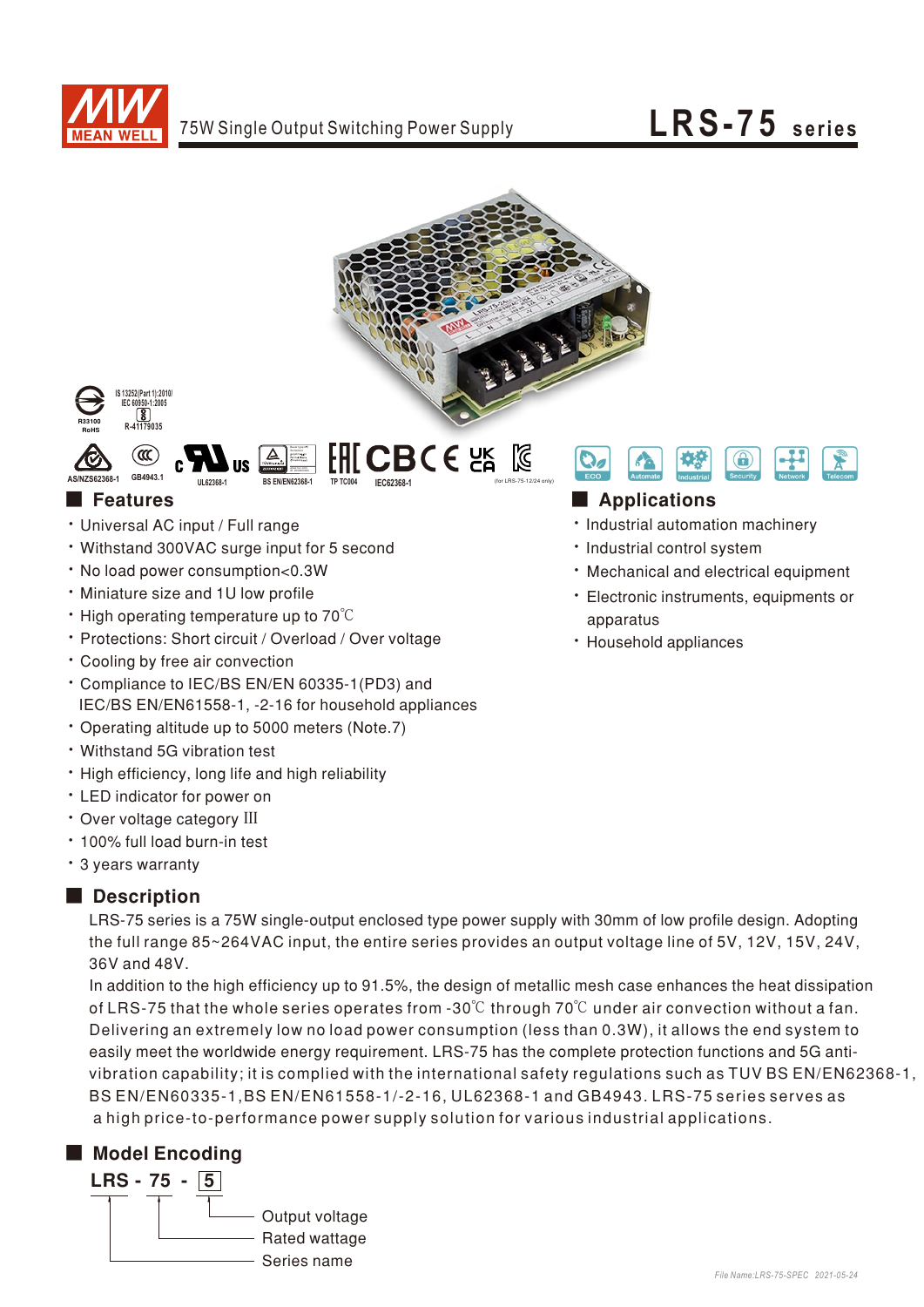

## **SPECIFICATION**

| <b>MODEL</b>       |                                                                                                                                                                                                                                                                                                                                                                                                                                                                                                                                                                                                                                                                                                                                                                                          | <b>LRS-75-5</b>                                                                                                                                                                                         | <b>LRS-75-12</b>  | LRS-75-15                                                       | <b>LRS-75-24</b> | LRS-75-36      | <b>LRS-75-48</b> |  |  |
|--------------------|------------------------------------------------------------------------------------------------------------------------------------------------------------------------------------------------------------------------------------------------------------------------------------------------------------------------------------------------------------------------------------------------------------------------------------------------------------------------------------------------------------------------------------------------------------------------------------------------------------------------------------------------------------------------------------------------------------------------------------------------------------------------------------------|---------------------------------------------------------------------------------------------------------------------------------------------------------------------------------------------------------|-------------------|-----------------------------------------------------------------|------------------|----------------|------------------|--|--|
|                    | <b>DC VOLTAGE</b>                                                                                                                                                                                                                                                                                                                                                                                                                                                                                                                                                                                                                                                                                                                                                                        | 5V                                                                                                                                                                                                      | 12V               | 15V                                                             | <b>24V</b>       | 36V            | 48V              |  |  |
|                    | <b>RATED CURRENT</b>                                                                                                                                                                                                                                                                                                                                                                                                                                                                                                                                                                                                                                                                                                                                                                     | 14A                                                                                                                                                                                                     | 6A                | 5A                                                              | 3.2A             | 2.1A           | 1.6A             |  |  |
|                    | <b>CURRENT RANGE</b>                                                                                                                                                                                                                                                                                                                                                                                                                                                                                                                                                                                                                                                                                                                                                                     | $0 - 14A$                                                                                                                                                                                               | $0 - 6A$          | $0 \sim 5A$                                                     | $0 - 3.2A$       | $0 - 2.1A$     | $0 - 1.6A$       |  |  |
|                    | <b>RATED POWER</b>                                                                                                                                                                                                                                                                                                                                                                                                                                                                                                                                                                                                                                                                                                                                                                       | 70W                                                                                                                                                                                                     | 72W               | 75W                                                             | 76.8W            | 75.6W          | 76.8W            |  |  |
|                    | RIPPLE & NOISE (max.) Note.2 100mVp-p                                                                                                                                                                                                                                                                                                                                                                                                                                                                                                                                                                                                                                                                                                                                                    |                                                                                                                                                                                                         | 120mVp-p          | 120mVp-p                                                        | 150mVp-p         | 200mVp-p       | 200mVp-p         |  |  |
| <b>OUTPUT</b>      | <b>VOLTAGE ADJ. RANGE</b>                                                                                                                                                                                                                                                                                                                                                                                                                                                                                                                                                                                                                                                                                                                                                                | $4.5 - 5.5V$                                                                                                                                                                                            | $10.2 - 13.8V$    | $13.5 - 18V$                                                    | $21.6 - 28.8V$   | $32.4 - 39.6V$ | $43.2 - 52.8V$   |  |  |
|                    | <b>VOLTAGE TOLERANCE Note.3</b> $\pm 2.0\%$                                                                                                                                                                                                                                                                                                                                                                                                                                                                                                                                                                                                                                                                                                                                              |                                                                                                                                                                                                         | ±1.0%             | $±1.0\%$                                                        | ±1.0%            | ±1.0%          | ±1.0%            |  |  |
|                    | LINE REGULATION Note.4 $\pm$ 0.5%                                                                                                                                                                                                                                                                                                                                                                                                                                                                                                                                                                                                                                                                                                                                                        |                                                                                                                                                                                                         | ±0.5%             | ±0.5%                                                           | ±0.5%            | $\pm 0.5\%$    | ±0.5%            |  |  |
|                    | <b>LOAD REGULATION Note.5 <math>\pm</math> 1.0%</b>                                                                                                                                                                                                                                                                                                                                                                                                                                                                                                                                                                                                                                                                                                                                      |                                                                                                                                                                                                         | ±0.5%             | ±0.5%                                                           | ±0.5%            | ±0.5%          | ±0.5%            |  |  |
|                    | <b>SETUP, RISE TIME</b>                                                                                                                                                                                                                                                                                                                                                                                                                                                                                                                                                                                                                                                                                                                                                                  | 500ms, 30ms/230VAC<br>500ms, 30ms/115VAC at full load                                                                                                                                                   |                   |                                                                 |                  |                |                  |  |  |
|                    | <b>HOLD UP TIME (Typ.)</b>                                                                                                                                                                                                                                                                                                                                                                                                                                                                                                                                                                                                                                                                                                                                                               | 60ms/230VAC<br>12ms/115VAC at full load                                                                                                                                                                 |                   |                                                                 |                  |                |                  |  |  |
|                    | <b>VOLTAGE RANGE</b>                                                                                                                                                                                                                                                                                                                                                                                                                                                                                                                                                                                                                                                                                                                                                                     | 85~264VAC<br>$120 - 373$ VDC                                                                                                                                                                            |                   |                                                                 |                  |                |                  |  |  |
|                    | <b>FREQUENCY RANGE</b>                                                                                                                                                                                                                                                                                                                                                                                                                                                                                                                                                                                                                                                                                                                                                                   | $47 \sim 63$ Hz                                                                                                                                                                                         |                   |                                                                 |                  |                |                  |  |  |
|                    | <b>EFFICIENCY (Typ.)</b>                                                                                                                                                                                                                                                                                                                                                                                                                                                                                                                                                                                                                                                                                                                                                                 | 86.5%                                                                                                                                                                                                   | 89%               | 89%                                                             | 90%              | 91.5%          | 91.5%            |  |  |
| <b>INPUT</b>       | <b>AC CURRENT (Typ.)</b>                                                                                                                                                                                                                                                                                                                                                                                                                                                                                                                                                                                                                                                                                                                                                                 | 1.4A/115VAC<br>0.85A/230VAC                                                                                                                                                                             |                   |                                                                 |                  |                |                  |  |  |
|                    | <b>INRUSH CURRENT (Typ.)</b>                                                                                                                                                                                                                                                                                                                                                                                                                                                                                                                                                                                                                                                                                                                                                             | COLD START 65A/230VAC                                                                                                                                                                                   |                   |                                                                 |                  |                |                  |  |  |
|                    | <b>LEAKAGE CURRENT</b>                                                                                                                                                                                                                                                                                                                                                                                                                                                                                                                                                                                                                                                                                                                                                                   | <0.75mA/240VAC                                                                                                                                                                                          |                   |                                                                 |                  |                |                  |  |  |
|                    | <b>OVER LOAD</b>                                                                                                                                                                                                                                                                                                                                                                                                                                                                                                                                                                                                                                                                                                                                                                         | 110 $\sim$ 150% rated output power                                                                                                                                                                      |                   |                                                                 |                  |                |                  |  |  |
|                    |                                                                                                                                                                                                                                                                                                                                                                                                                                                                                                                                                                                                                                                                                                                                                                                          | Protection type : Hiccup mode, recovers automatically after fault condition is removed                                                                                                                  |                   |                                                                 |                  |                |                  |  |  |
| <b>PROTECTION</b>  | <b>OVER VOLTAGE</b>                                                                                                                                                                                                                                                                                                                                                                                                                                                                                                                                                                                                                                                                                                                                                                      | $5.75 - 6.75V$                                                                                                                                                                                          | $13.8 \sim 16.2V$ | $18.75 \approx 21.75V$                                          | $28.8 - 33.6V$   | $41.4 - 48.6V$ | $55.2 - 64.8V$   |  |  |
|                    |                                                                                                                                                                                                                                                                                                                                                                                                                                                                                                                                                                                                                                                                                                                                                                                          |                                                                                                                                                                                                         |                   | Protection type : Shut down o/p voltage, re-power on to recover |                  |                |                  |  |  |
|                    | WORKING TEMP.                                                                                                                                                                                                                                                                                                                                                                                                                                                                                                                                                                                                                                                                                                                                                                            | $-30 \sim +70^{\circ}$ (Refer to "Derating Curve")                                                                                                                                                      |                   |                                                                 |                  |                |                  |  |  |
|                    | <b>WORKING HUMIDITY</b>                                                                                                                                                                                                                                                                                                                                                                                                                                                                                                                                                                                                                                                                                                                                                                  | $20 \sim 90\%$ RH non-condensing                                                                                                                                                                        |                   |                                                                 |                  |                |                  |  |  |
|                    | <b>STORAGE TEMP., HUMIDITY</b>                                                                                                                                                                                                                                                                                                                                                                                                                                                                                                                                                                                                                                                                                                                                                           | -40 ~ +85°C, 10 ~ 95% RH non-condensing                                                                                                                                                                 |                   |                                                                 |                  |                |                  |  |  |
| <b>ENVIRONMENT</b> | <b>TEMP. COEFFICIENT</b>                                                                                                                                                                                                                                                                                                                                                                                                                                                                                                                                                                                                                                                                                                                                                                 | $\pm$ 0.03%/°C (0 ~ 50°C)                                                                                                                                                                               |                   |                                                                 |                  |                |                  |  |  |
|                    | <b>VIBRATION</b>                                                                                                                                                                                                                                                                                                                                                                                                                                                                                                                                                                                                                                                                                                                                                                         | $10 \sim 500$ Hz, 5G 10min./1cycle, 60min. each along X, Y, Z axes                                                                                                                                      |                   |                                                                 |                  |                |                  |  |  |
|                    | <b>OVER VOLTAGE CATEGORY</b>                                                                                                                                                                                                                                                                                                                                                                                                                                                                                                                                                                                                                                                                                                                                                             | III; Compliance to BS EN/EN61558, BS EN/EN50178, BS EN/EN60664-1, BS EN/EN62477-1;<br>altitude up to 2000 meters                                                                                        |                   |                                                                 |                  |                |                  |  |  |
|                    | <b>SAFETY STANDARDS</b>                                                                                                                                                                                                                                                                                                                                                                                                                                                                                                                                                                                                                                                                                                                                                                  | UL62368-1, TUV BS EN/EN62368-1, BS EN/EN60335-1, BS EN/EN61558-1/-2-16, CCC GB4943.1, BSMI<br>CNS14336-1, EAC TP TC 004, AS/NZS 62368.1(by CB), KC K60950-1(for LRS-75-12/24 only), BIS IS13252(Part1): |                   |                                                                 |                  |                |                  |  |  |
|                    | <b>SAFETY &amp; WITHSTAND VOLTAGE</b>                                                                                                                                                                                                                                                                                                                                                                                                                                                                                                                                                                                                                                                                                                                                                    | I/P-O/P:4KVAC<br>I/P-FG:2KVAC O/P-FG:1.25KVAC                                                                                                                                                           |                   |                                                                 |                  |                |                  |  |  |
| <b>EMC</b>         | <b>ISOLATION RESISTANCE</b>                                                                                                                                                                                                                                                                                                                                                                                                                                                                                                                                                                                                                                                                                                                                                              | I/P-O/P, I/P-FG, O/P-FG:100M Ohms/500VDC / 25°C/70% RH                                                                                                                                                  |                   |                                                                 |                  |                |                  |  |  |
| (Note 8)           | <b>EMC EMISSION</b>                                                                                                                                                                                                                                                                                                                                                                                                                                                                                                                                                                                                                                                                                                                                                                      | Compliance to BS EN/EN55032 (CISPR32) Class B, BS EN/EN55014, BS EN/EN61000-3-2,-3, GB/T 9254,<br>BSMI CNS13438, EAC TP TC 020, KC KN32, KN35 (for LRS-75-12/24 only)                                   |                   |                                                                 |                  |                |                  |  |  |
|                    | <b>EMC IMMUNITY</b>                                                                                                                                                                                                                                                                                                                                                                                                                                                                                                                                                                                                                                                                                                                                                                      | Compliance to BS EN/EN61000-4-2,3,4,5,6,8,11, BS EN/EN61000-6-2 (BS EN/EN50082-2), heavy industry level,<br>criteria A, EAC TP TC 020, KC KN32, KN35 (for LRS-75-12/24 only)                            |                   |                                                                 |                  |                |                  |  |  |
|                    | <b>MTBF</b>                                                                                                                                                                                                                                                                                                                                                                                                                                                                                                                                                                                                                                                                                                                                                                              | MIL-HDBK-217F $(25^{\circ}C)$<br>681.2K hrs min.                                                                                                                                                        |                   |                                                                 |                  |                |                  |  |  |
| <b>OTHERS</b>      | <b>DIMENSION</b>                                                                                                                                                                                                                                                                                                                                                                                                                                                                                                                                                                                                                                                                                                                                                                         | 99*97*30mm (L*W*H)                                                                                                                                                                                      |                   |                                                                 |                  |                |                  |  |  |
|                    | <b>PACKING</b>                                                                                                                                                                                                                                                                                                                                                                                                                                                                                                                                                                                                                                                                                                                                                                           | 0.25Kg; 45pcs/ 12.25Kg/ 0.77CUFT                                                                                                                                                                        |                   |                                                                 |                  |                |                  |  |  |
| <b>NOTE</b>        | 1. All parameters NOT specially mentioned are measured at 230VAC input, rated load and 25 <sup>°C</sup> of ambient temperature.<br>2. Ripple & noise are measured at 20MHz of bandwidth by using a 12" twisted pair-wire terminated with a 0.1uf & 47uf parallel capacitor.<br>3. Tolerance : includes set up tolerance, line regulation and load regulation.<br>4. Line regulation is measured from low line to high line at rated load.<br>5. Load regulation is measured from 0% to 100% rated load.<br>6. Length of set up time is measured at cold first start. Turning ON/OFF the power supply very quickly may lead to increase of the set up<br>time.<br>7. The ambient temperature derating of $5^{\circ}$ C/1000m is needed for operating altitude greater than 2000m(6500ft). |                                                                                                                                                                                                         |                   |                                                                 |                  |                |                  |  |  |
|                    | 8. The power supply is considered a component which will be installed into a final equipment. All the EMC tests are been executed by<br>mounting the unit on a 360mm*360mm metal plate with 1mm of thickness. The final equipment must be re-confirmed that it still meets<br>EMC directives. For guidance on how to perform these EMC tests, please refer to "EMI testing of component power supplies."<br>(as available on http://www.meanwell.com)<br>※ Product Liability Disclaimer: For detailed information, please refer to https://www.meanwell.com/serviceDisclaimer.aspx                                                                                                                                                                                                       |                                                                                                                                                                                                         |                   |                                                                 |                  |                |                  |  |  |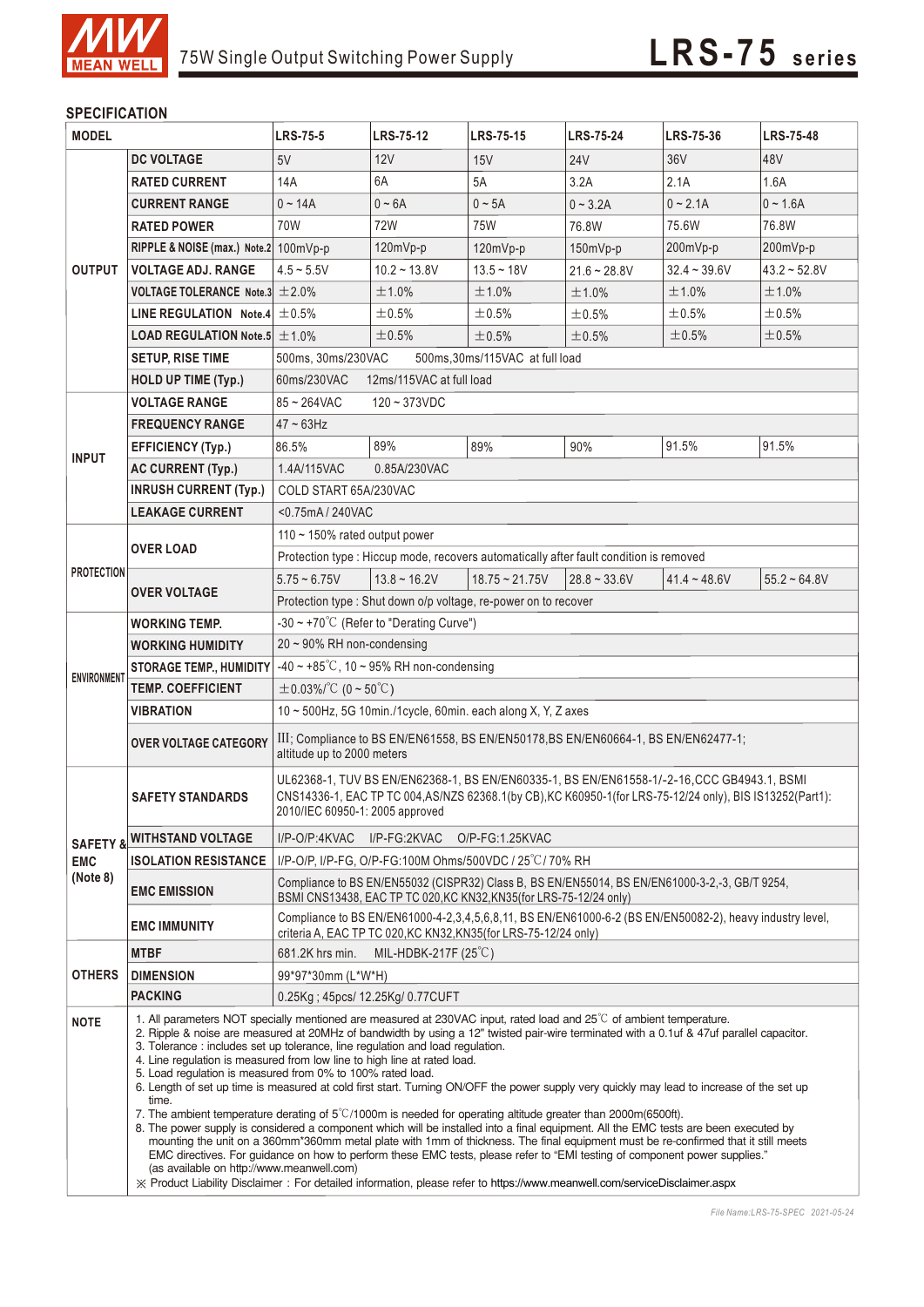